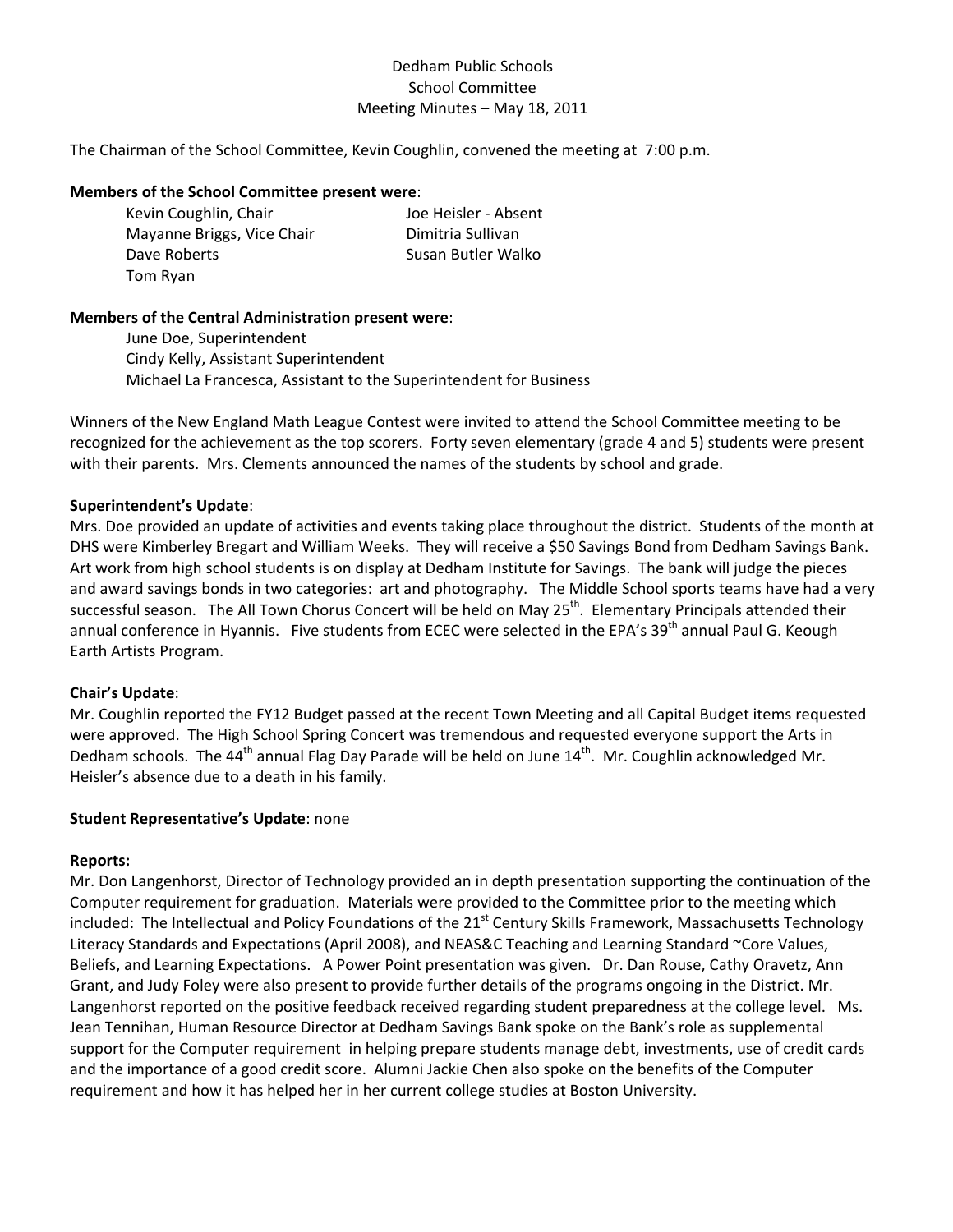Proposed changes to the High School Student Handbooks were presented by Assistant Principals Murray and Forrest. The proposed changes were given to the Committee members prior to the meeting. The changes address tardiness issues and will strengthen the policy. Attendance policy changes will align the high school policy more with the State policy.

Motion made by Ms. Sullivan, and seconded by Ms. Butler Walko to adopt the proposed changes to student handbook for the 2011‐2012 school year as presented with additional correction to insert "unexcused" in the Attendance Policy where noted. Approved 6:0

Superintendent Doe reported on scheduling at the High School. Mr. Dewar has worked on the 9<sup>th</sup> grade schedule with semester courses. The High School staff has created new 9<sup>th</sup> grade courses to enrich their 9<sup>th</sup> grade experience. These courses include: Wellness, Exploring Woodworking Technology, Broadcasting, Engineering‐The Future, Computer Technologies, Art I, Band, and Chorus. Goal is to provide semester courses for the upper classmen next year. Mrs. McCormick and the Guidance Department created a student survey for senior and the response was good. She will present the data at the next meeting. Additionally, a parent survey has been posted on line for parents of juniors and seniors. This data will also be compiled and reported on.

## **Old/New Business:**

Public Hearing on School Choice:

Motion made by Mr. Roberts, and seconded by Ms. Sullivan to open a Public Hearing on School Choice. Motion passed by roll call vote: Ms. Butler Walko-yes, Mr. Roberts-yes, Mr. Ryan-yes, Ms. Sullivan-yes, Ms. Briggs – yes, Mr. Coughlin‐yes.

Ms. Doe reported that this is an annual discussion and vote on the School Choice Law. Recommendation of Superintendent is to continue the policy of the Dedham School District not to admit non-resident students under the terms and conditions of this inter‐district School Choice Law.

The Chair asked for comments from the public – none

Motion made by Mr. Roberts, and seconded by Ms. Sullivan to close the Public Hearing on School Choice. Motion passed by roll call vote: Ms. Butler Walko‐yes, Mr. Roberts‐yes, Mr. Ryan‐yes, Ms. Sullivan‐yes, Ms. Briggs –yes, Mr. Coughlin‐yes.

Motion made by Ms. Sullivan, and seconded by Ms. Butler Walko to adopt the Superintendent's recommendation not to participate in School Choice. Approved: Unanimous 6:0

# Secretaries/Clerks Memorandum of Agreement July 1, 2011 to June 30, 2012

A request to extend the collective bargaining agreement for 1 year was negotiated and agreed upon at a recent executive session. MOA was ratified by the Union. Motion was made to adopt the 1 year extension of the Secretaries and Clerks Agreement by Ms. Briggs, and seconded by Ms. Sullivan. Approved: Unanimous 6:0

Included as part of the process for the new Avery School, discussions were held on the intentions of the school district to release the old Avery School back to the Town of Dedham. The Superintendent read the following: "It is my recommendation to the Committee to release the 1921 Avery School building to the Town of Dedham upon vacating the building. The construction timeline for the new Avery School remains on schedule and at this time we can anticipate occupancy in April 2012. I recommend returning the old building to the care and custody of the Board of Selectmen upon our vacating the building, which in all likelihood will be prior to or at the end of the 2011‐ 2012 school year". Motion made by Mr. Roberts, and seconded by Ms. Butler Walko to support the recommendation of the Superintendent to support the release of the Avery School. Approved: Unanimous 6:0

# All‐American City Award Approval

A contingent from the Town will be traveling to Kansas City, MO on June 14<sup>th</sup> and it was requested by Mr. Keegan to include members of the HS Band (9 students) to be included. Mr. Abrahamson, Superintendent Doe, and Assistant Superintendent Kelly will be chaperoning the students.